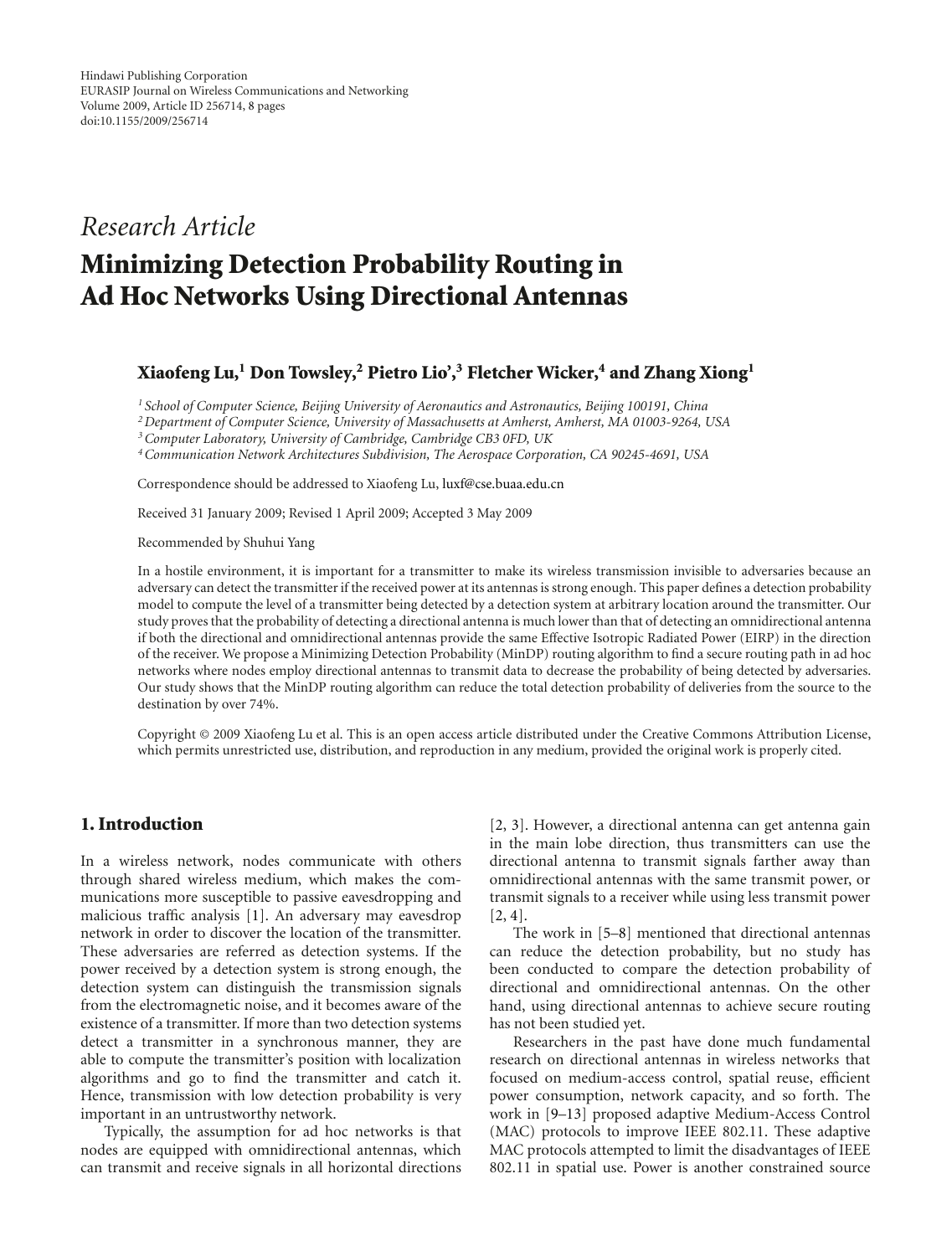

Figure 1: Transmission region of omnidirectional antenna and directional antenna.

in some ad hoc network scenarios because in these cases the power for the antenna comes from batteries, which are energy-constrained. Sometimes, nodes equipped with batteries-powered antennas cannot recharge frequently. This is another reason for using directional antennas. Authors of [14, 15] described the advantages of using directional antennas to reduce power consumption in ad hoc networks. As directional antennas can increase spatial use [16], more than one directional antenna can send data at the same time. Directional antennas can also increase network capacity [17, 18].

In this paper, we address the work we have done on routing path selection to reduce the transmitter's probability of being detected by adversaries in ad hoc networks. This paper is organized as follows. Section 2 introduces the antenna model. We introduce the detection probability model in Section 3 and our minimizing detection probability routing algorithm in Section 4. In Section 5, we review some related work about anonymous routing and secure routing protocols. Finally, we conclude our work in Section 6.

#### **2. Antenna Model**

Antennas are either omnidirectional mode or directional mode [2, 3]. Omnidirectional antennas cover 360 degrees and send data in all directions. All nodes in the radiation region can receive the communication signals [2, 3]. Omnidirectional antennas spread the electromagnetic energy over a large region, while only small portion is received by the desired receivers, so the omnidirectional transmissions waste a large portion of the transmit power and the network capacity.

Directional transmission can overcome this disadvantage. A directional antenna can form a directional beam pointing at the receiver by concentrating its transmit power into that direction. By pointing the main lobe at the receiver, a directional antenna can get more antenna gain in the direction of the receiver. Directional antennas strongly reduce signal interference in unnecessary directions.

In our antenna model, we assume that an antenna can work in two modes: omnidirectional mode and directional mode. It can send and receive data in both these two modes [2]. If nodes have nothing to transmit, their antennas work in omnidirectional mode to detect signals. A receiver and a transmitter can communicate over a larger distance when both antennas are in directional mode than just one of them



Figure 2: A directional antenna gain function.

is in directional mode while another is in omnidirectional mode.

Effective Isotropic Radiated Power (EIRP) is the gain of a transmitting antenna multiplied by the net power accepted by the antenna from the connected transmitter in a given direction [19]. As the gain and received power are measured in dB, EIRP can be calculated as

$$
EIRP = P_t + G_t, \t\t(1)
$$

where  $P_t$  is the transmit power in dBW, and  $G_t$  is the antenna gain in dBi (dB =  $10 \log_{10}(x)$ ).

Antenna gain refers to an antenna's ability to direct its radiated power in a desired direction, or to receive energy preferentially from a desired direction [4]. It is defined as the ratio of the radiation intensity of an antenna in a given direction to the intensity of the same antenna as it radiates in all directions (isotropically) and has no losses [20]. Antenna gain is expressed in dBi.

For an omnidirectional antenna, because the ratio of the radiation intensity is 1, the antenna gain is  $10 \log_{10}(1) = 0$ . As a directional antenna concentrates the transmit power into the main lobe direction, the radiation intensity in the main lobe direction is larger than that in other directions and its  $G_t$  in that direction is much larger than zero. Therefore, the directional antenna can provide the same EIRP in the main lobe direction as that an omnidirectional antenna provides while using much less transmit power than that the omnidirection antennas uses.

No directional antenna is able to radiate all of its energy in one preferred direction. Some is inevitably radiated in other directions. These smaller peaks in Figure 1(b) are referred to as side lobes, commonly specified in dBi down from the main lobe. Figure 2 shows a case directional antenna gain in main lobe, side lobes, and back lobe.

As different antennas have different antenna structures and physical characteristic, their antenna gain functions are different. We use an approximate gain function to fit the directional antenna gain function. This approximate gain function is showed in Figure 3.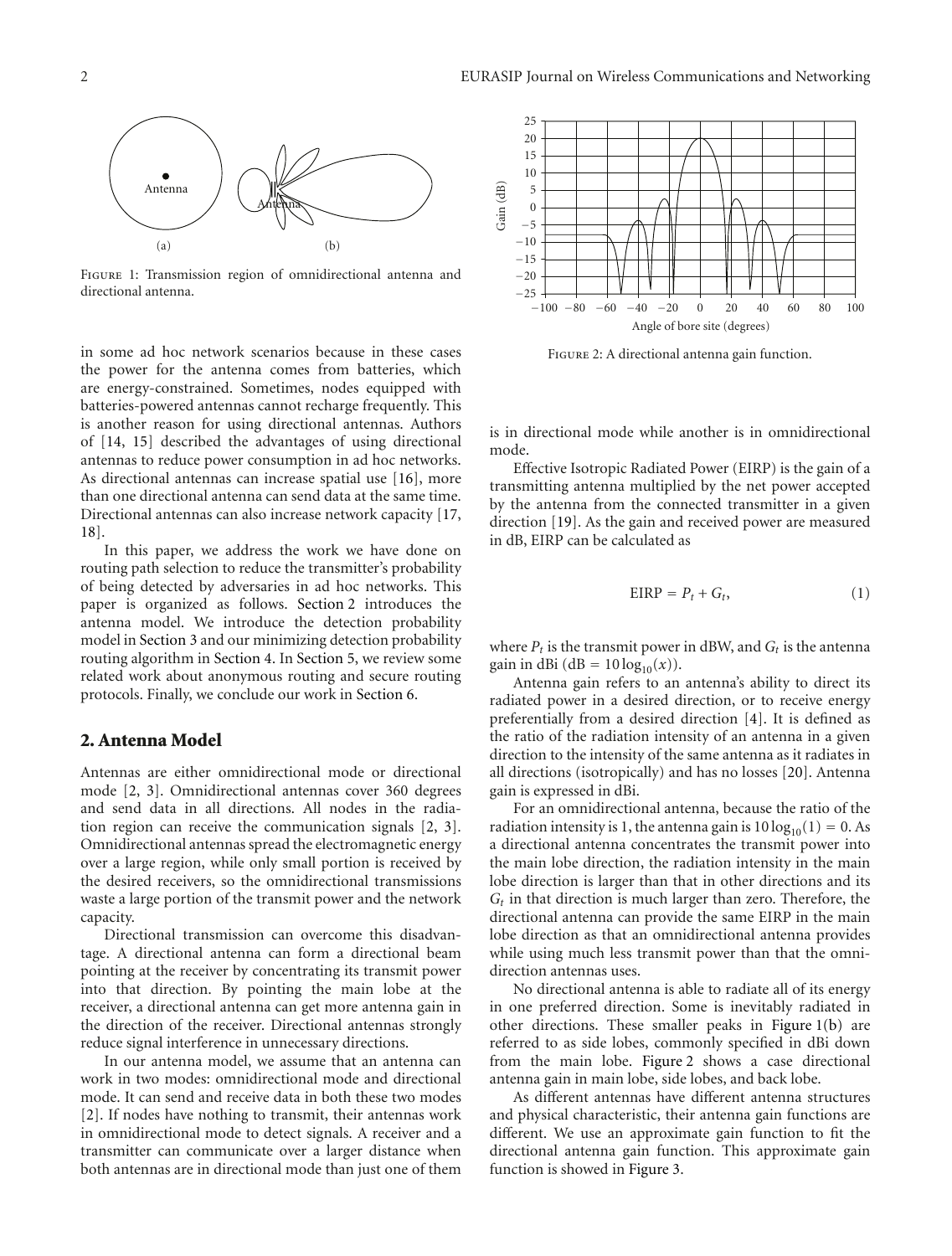

Figure 3: An approximate directional antenna gain function.

#### **3. Detection Probability Model**

*3.1. Link Budget Equation.* If the power received by a detection system is strong enough, the detection system can distinguish the transmission signals from electromagnetic noise. The ratio of the total received signal power to the total noise which includes thermal and system noise plus total interference is denoted as SNIR [21]. Hence, the detection event occurs if and only if the SNIR is larger than a threshold *λ* at a detection system.

The equation to compute the total received signal level at the receiver antenna is the following [22]: *S* to compute the total received then as is the following [22]:<br>*S* = *P<sub>t</sub>* + *G<sub>t</sub>* + *G<sub>r</sub>* − *C<sub>t</sub>* − *C<sub>r</sub>* − *Pl* 

$$
S = P_t + G_t + G_r - C_t - C_r - \widetilde{Pl}, \qquad (2)
$$

where  $P_t$ (dBW) is the transmitter's power level,  $G_t$ (dBi) is the transmitter's antenna gain in the direction towards the receiver,  $G_r$ (dBi) is the receiver's antenna gain in the direction of the transmitter,  $C_t$  is the transmitter's cable atteruation,  $G_r$  (dBi) is the receiver's antenna gain in the direction of the transmitter,  $C_t$  is the transmitter's cable attenuation,  $C_r$  is the receiver's cable attenuation, and  $\tilde{Pl}$ attenuation,  $C_r$  is the receiver's cable attenuation, and  $\tilde{Pl}$ is adaptive transmission path loss, which we will discuss carefully later.  $C_t$  and  $C_r$  are assumed to be zero here.

The total noise level at the receiving unit is

$$
N = k + dB(T_r + T_e) + dB(BW) + I \tag{3}
$$

where *k* is Boltzmann constant equal to −228.6 dB(Watts/ (Hertz ∗ Degree Kelvin)). *Tr* is noise temperature at the receiver's antenna and *Te* is environment noise temperature at the receiver's antenna [22]. The receiving bandwidth is of course matched to communication signal's bandwidth BW. The final term *I* is the total interference power level. The impact of interference is assumed to be zero in our study.

Free-space path loss (FSPL) is the loss in signal strength of an electromagnetic wave that would result from a line of sight path through free space, with no obstacles nearby to cause reflection or diffraction [23]. This loss is calculated<br>using the following formula:<br> $pl(d, f, n) = c + 20 \log_{10}(d) + 20 \log_{10}(f)$ , (4) using the following formula:

$$
pl(d, f, n) = c + 20 \log_{10}(d) + 20 \log_{10}(f), \tag{4}
$$

where *d* is the distance from the transmitter to the receiver, the radio frequency is *f* , and *c* is a constant that depends of the units of measure for *d* and *f* . With the units of measure for *d* and *f* listed in Table 1,  $c = -27.55$ .



Figure 4: Illustration of *d* and *θ*.

Past line of sight, communications is still possible, but there is additional attenuation due to shadowing. Additionally it is well know that the average receive power level, measured in dBW, around a circle at a constant distance from the transmitter and beyond the line of sight is a lognormally measured in dBW, around a circle at a constant distance from<br>the transmitter and beyond the line of sight is a lognormally<br>distributed random variable. Let  $\widetilde{P}(d, f, n)$  be the path loss when the distance from the receiver to the transmitter is larger than the line of sight distance. We modify the FSPL formula and propose an adaptive path loss formula:<br> $\widetilde{Pl}(d, f, n) = -27.55 + n10 \log_{10}(d) + 20 \log_{10}(f)$ 

$$
\widetilde{Pl}(d, f, n) = -27.55 + n10 \log_{10}(d) + 20 \log_{10}(f), \quad (5)
$$

where *n* is determined by the terrain type.

In our analysis, the coefficient *n* is a random variable that depends of the type of terrain, that is, how rugged the terrain is to radio frequency waves. Typical terrain types include open rural, rural trees and rolling hills, suburban, and urban. For each of the terrain types there is an average distance to the edge of the unobstructed line of sight given. Beyond this limit, the value of *n* is drawn uniformly random between the values listed in Table 2 with the possibility that there are locations that have direct line of sight beyond this average.

*3.2. Detection Probability Model.* Now we study the issue of the probability that a detection system detects a transmitter. Let the direction of the directional antenna's peak radiation intensity lie on the positive *x* axis and the star node be a detection system in Figure 4. The distance from the transmitter to the detection system is *d* and the angle between the direction of the detection system and the direction of the positive *x* axis is *θ*. We will use *d* and *θ* in the following sections of this paper with the same meanings defined here. We assume that the detection system's antenna works in omnidirectional mode.

The detection event occurs at a detection system if and only if the SNIR is larger than the threshold *λ*:

 $Pr(Detection) = Pr(SNIR > \lambda),$ 

$$
SNIR = S - N.\t\t(6)
$$

Substitute  $(2)$ ,  $(3)$ , and  $(5)$  into  $(6)$ .

SNIR = 
$$
P_t + G_t(\theta) + 27.55 - n10 \log_{10}(d) - 20 \log_{10}(f)
$$
  
-  $k - \text{dB}(T_r + T_e) - \text{dB(BW)} + G_r,$  (7)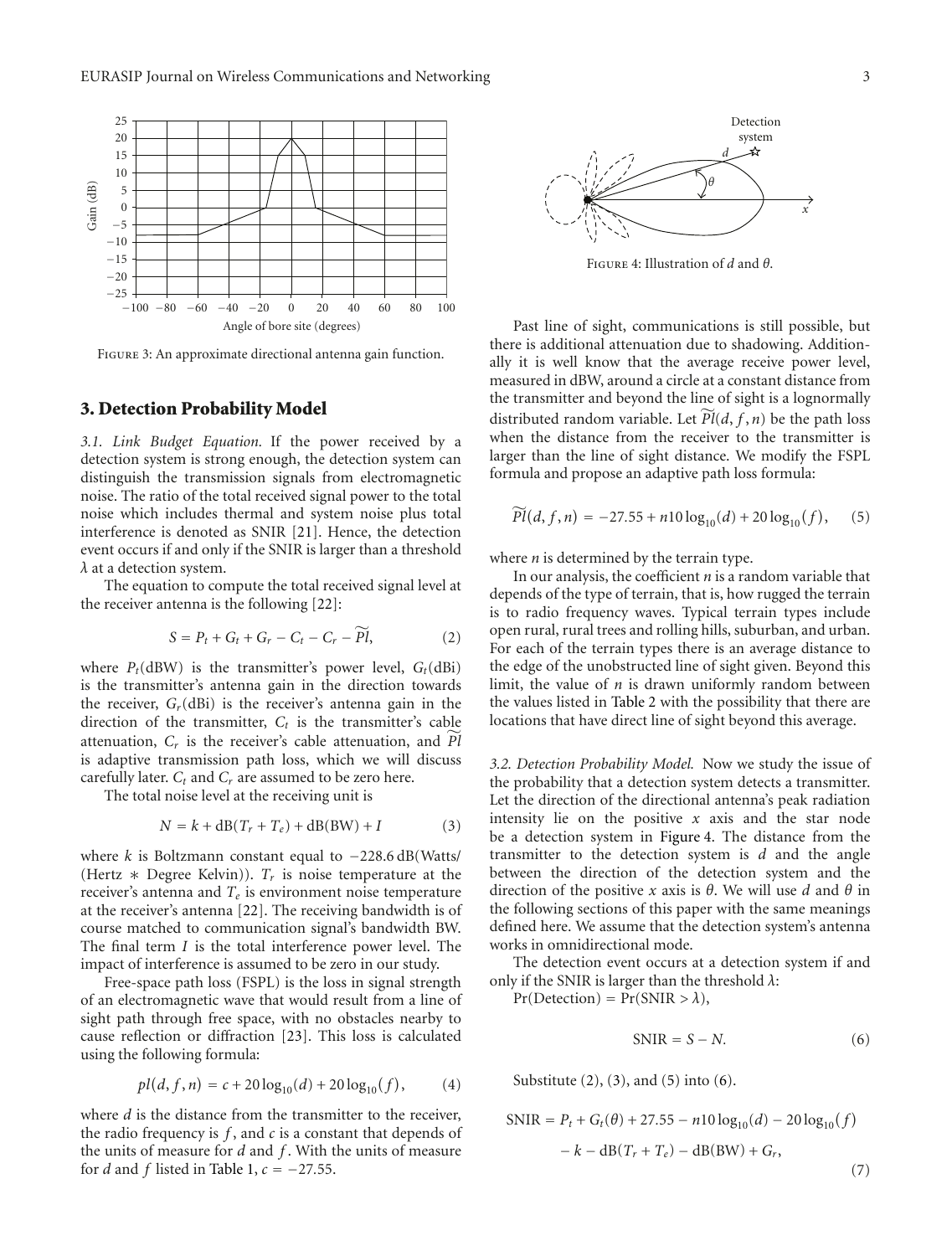| Symbol    | Meaning                                                           | Value          | Units          |
|-----------|-------------------------------------------------------------------|----------------|----------------|
| $P_t$     | Transmitter power level                                           |                | dBW            |
| $G_t$     | Transmit antenna gain in the direction of the hostile<br>antenna  | Figure 3       | dB             |
| $\int$    | Radio frequency                                                   | 2500           | <b>MHz</b>     |
| d         | Distance between the transmitter and hostile node                 | Calculated     | M              |
| $G_r$     | Receiver antenna gain in the direction of the transmit<br>antenna | $\mathbf{0}$   | dB             |
| S         | Total received signal level after receive antenna                 | Equation $(2)$ | dBW            |
| <b>BW</b> | Hostile receiver's Bandwidth                                      | 1000000        | Hertz          |
| $T_r$     | Noise temperature of hostile antenna                              | 500            | Degrees Kelvin |
| $T_e$     | Environment noise temperature at hostile antenna                  | 300            | Degrees Kelvin |
| T         | Total system noise temperature at hostile antenna                 | $T_r + T_e$    | Degrees Kelvin |
| N         | Total noise level in signal bandwidth at hostile antenna          | Equation $(3)$ | dB Watts       |

TABLE 1: Variable definitions for link budget equations.

TABLE 2: Terrain type parameters.

| Terrain type | Distance to horizon $(m)$ | Range of $n$ |
|--------------|---------------------------|--------------|
| Rural-open   | 1000                      | 2 to 2.5     |
| Rural-trees  | 300                       | 2 to 4.0     |
| Suburban     | 200                       | 2 to 5.0     |
| Urban        | 100                       | 2 to 6.0     |

where  $G_t(\theta)$  is the transmitter's antenna gain function as Figure 3 shows, and  $G_r = 0$ . As  $P_t$ , 20  $\log_{10} f$ ,  $dB(T_r + T_e)$ , and dB(BW) are constants, let

$$
K = P_t + 256.15 - 20 \log_{10} f - \text{dB}(T_r + T_e) + \text{dB(BW)}.
$$
 (8)

Substitute (8) into the definition of the SNIR, the bability of the detection event occuring is<br>*Pr*(*SNIR* >  $\lambda$ ) = *Pr*(*K* + *G<sub>t</sub>*(*θ*) − *n*10 log<sub>10</sub>*d* >  $\lambda$ ) probability of the detection event occuring is Substitute (8) into<br>ability of the detection<br> $Pr(SNIR > \lambda) = Pr($ 

$$
Pr(SNIR > \lambda) = Pr(K + G_t(\theta) - n10 \log_{10} d > \lambda)
$$

$$
= Pr\left(\frac{K + G_t(\theta) - \lambda}{10 \log_{10} d} > n\right).
$$
(9)

Now we discuss the value of *n*, for each of the terrain types listed in Table 1, there is an average distance to the edge of the unobstructed line of sight given, which we defined as  $d_0$ . When the distance *d* is smaller than  $d_0$ , we set *n* equal to 2. If the distance to the transmitter is greater than  $d_0$ , the value It the distance to the transmitter is greater than  $d_0$ , the value<br>of  $n$  is a random variable between the values listed in Table 1:

$$
Pr(SNIR > \lambda) = f(d, \theta) = \begin{cases} \frac{K + G_t(\theta) - \lambda}{10 \log_{10} d} > 2, & d \le d_0, \\ \frac{K + G_t(\theta) - \lambda}{10 \log_{10} d} > n, & d > d_0, \end{cases}
$$
(10)

where  $K$  is given by  $(8)$ .

*3.3. Model Analysis.* Assume both the directional and omnidirectional antennas provide the same EIRP in the direction



Figure 5: An omnidirectional antenna's detection probability map.

of the receiver. Assume that the omnidirectional antenna's transmit power is 3 watt and the directional antenna's gain function is as Figure 3 shows, so the directional antenna's transmit power is 0.03 watt. We assume that the operational area  $\Omega$  is a finite area 100 kilometers  $\times$  100 kilometers and the terrain is rural-open. We place the transmitter at the center of the operational area.

Figure 5 shows the detection probability map of an omnidirectional antenna in the operational area. In this figure, different colors mean different probability values. As omnidirectional antennas radiate signals in all directions equally, the contour lines are almost circles in Figure 5. The detection probability becomes lower and lower with the increase of the distance *d*. Figure 6 shows the detection probability map of a directional antenna. Only locations in the main lobe direction of the directional antenna have high probabilities to detect the transmitter, the detection probabilities at other directions are very low.

Let  $A_1, \ldots, A_n$  be a partition of the operational area  $\Omega$ . Assume that there is only one detection system that is in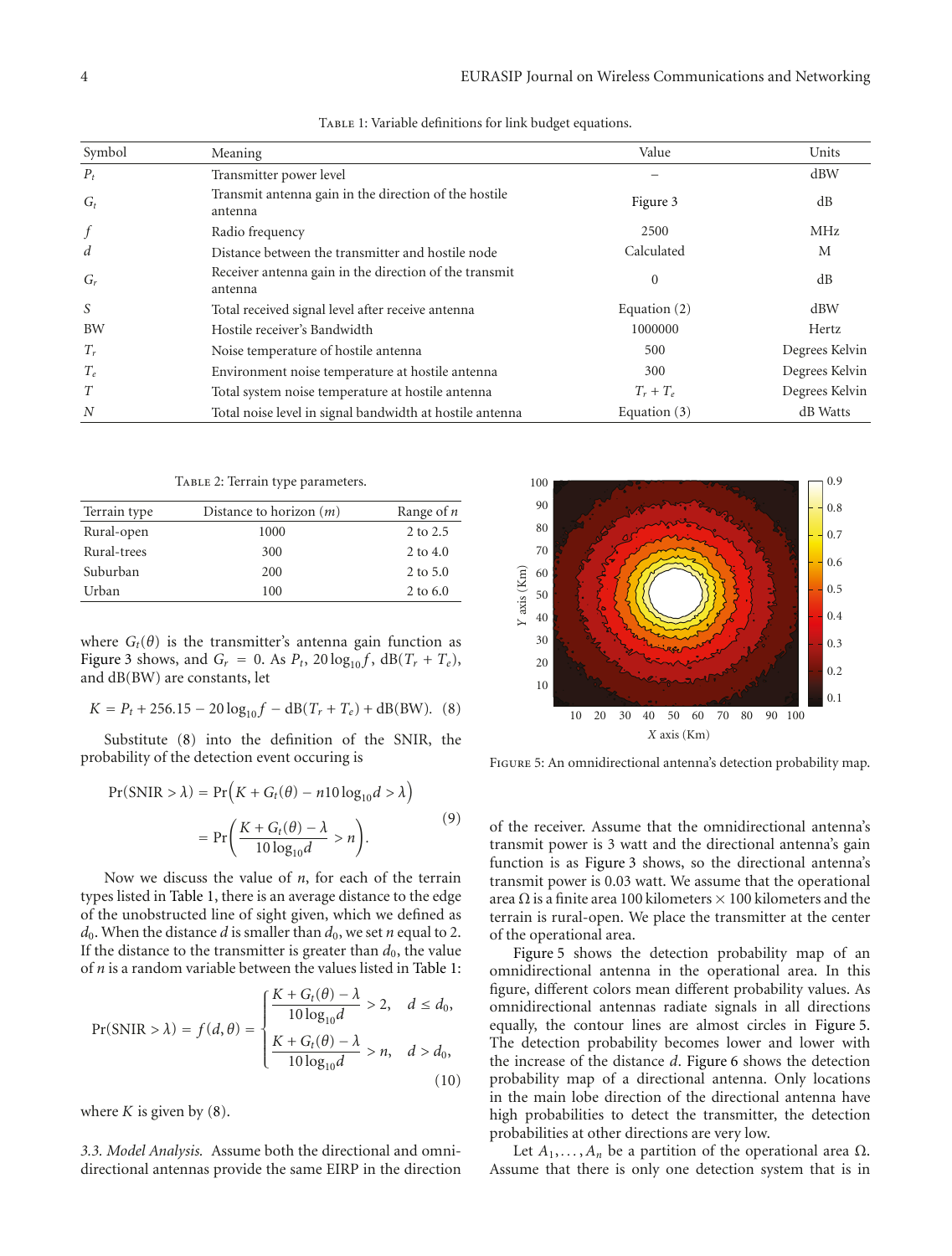

Figure 6: A directional antenna's detection probability map.

one of {*Ai*}. According to the total probability theorem, the

one of {*A<sub>i</sub>*}. According to the total probability theorem, the probability of detecting the transmitter is  
\n
$$
dp = Pr(Detection) = \sum_{i=1}^{n} Pr(A_i)Pr(Detection | A_i), \quad (11)
$$

where  $Pr(A_i)$  is the probability of the detection system being in region *Ai*. We assume that the probability of the detection system being in  $A_i$  are even,  $Pr(A_1) = Pr(A_2) = \cdots$ Pr(*A<sub>n</sub>*). Then the probability of detecting the transmitter<br>is<br> $dp = Pr(Detection) = \sum_{n=0}^{n} \frac{Pr(Detection \mid A_i)}{n}$ . (12) is

$$
dp = Pr(Detection) = \sum_{i=1}^{n} \frac{Pr(Detection \mid A_i)}{n}.
$$
 (12)

Here we assume that each  $A_i$  is  $1 \text{ km} \times 1 \text{ km}$ , which is a small region for directional transmissions. Normally, if two locations are very near, the detection probabilities at these two locations should be almost equal, so we can assume  $Pr(Detection \mid A_i)$  to be the detection probability at the center of *Ai*. Using equation (10), we can calculate the probability of detecting a transmitter at the center of *Ai*.

The dp of Figure 5 is 0.36 and dp of Figure 6 is 0.012. This indicates that directional antennas can reduce the detection probability by over 96.7%. Comparing these two figures, we can find that the area where the detection probability being zero in Figure 6 is much larger than that in Figure 5 and the colorful area where the detection probabilities being larger than 0.1 in Figure 6 is much less than that area in Figure 5. This can explain why a directional antenna has the lower detection probability than an omnidirectional antenna if they provide the same EIRP in the direction of receiver.

# **4. Minimizing Detection Probability Routing Algorithm**

*4.1. Definition.* We model adversaries as passive. Adversaries in this model are assumed to be able to receive any transmit-



Figure 7: An illustration of using directional antennas to bypass a detection system.

ter's signals but are not able to modify these signals. If a set of adversaries detect a transmitter in a synchronous manner, they may be able to compute the transmitter's position with localization algorithms. It is dangerous to reveal the position information to adversaries, because adversaries may find the transmitter and catch it according to its position.

As directional antennas can transmit signals towards a specific direction, we can employ several directional antennas as relays to bypass a detection system. In Figure 7, node *a*, *b*, and *c* are three network nodes and the black node is a detection system. Assume that node *a* wants to send data to node *c*. If node *a* transmits data to node *c* directly using directional antenna, as the detection system happens to lie in main lobe direction of node *a*, it can detect node *a* with 100% probability. Or, node *a* can send data to node *c* via node *b* as Figure 7(b) shows. As the detection system is not in the main lobe direction of these two directional antennas, the probability of detecting the transmissions at the detection system is very low as Figure 6 indicates.

Assume detection systems and network nodes are scattered within the operational area. To make the relay transmission from the source to the destination more secure, the strategy of our routing algorithm is to Minimize Detection Probability (MinDP) by selecting a routing path with the lowest detection probability rather than the shortest distance or the least power consumption. In Figure (8), the relay transmission path  $(a \rightarrow b \rightarrow c \rightarrow d \rightarrow e)$  is more secure than the path  $(a \rightarrow b \rightarrow c \rightarrow e)$ . If network nodes know the locations of detection systems, they can use equation (10) to calculate the detection probability. If network nodes do not know the locations of detection systems, they can use equation (12) to calculate the detection probability.

The goal of our routing protocol is to find a secure routing path which has the lowest detection probability throughout the whole delivery process from the source to the destination. Assume that a packet would be delivered from the source to the destination through *N* hops. If any of these *N* hops deliveries is detected by a detection system, the detection event occurs. Let TDP be the total detection probability from the source to the destination<br>  $\text{TOP} = 1 - \prod_{i=1}^{N} (1 - P_i)$ 

$$
TDP = 1 - \prod_{i=1}^{N} (1 - P_i)
$$
 (13)

where  $P_i$  is the probability of the  $i$  hop delivery being detected by all detection systems.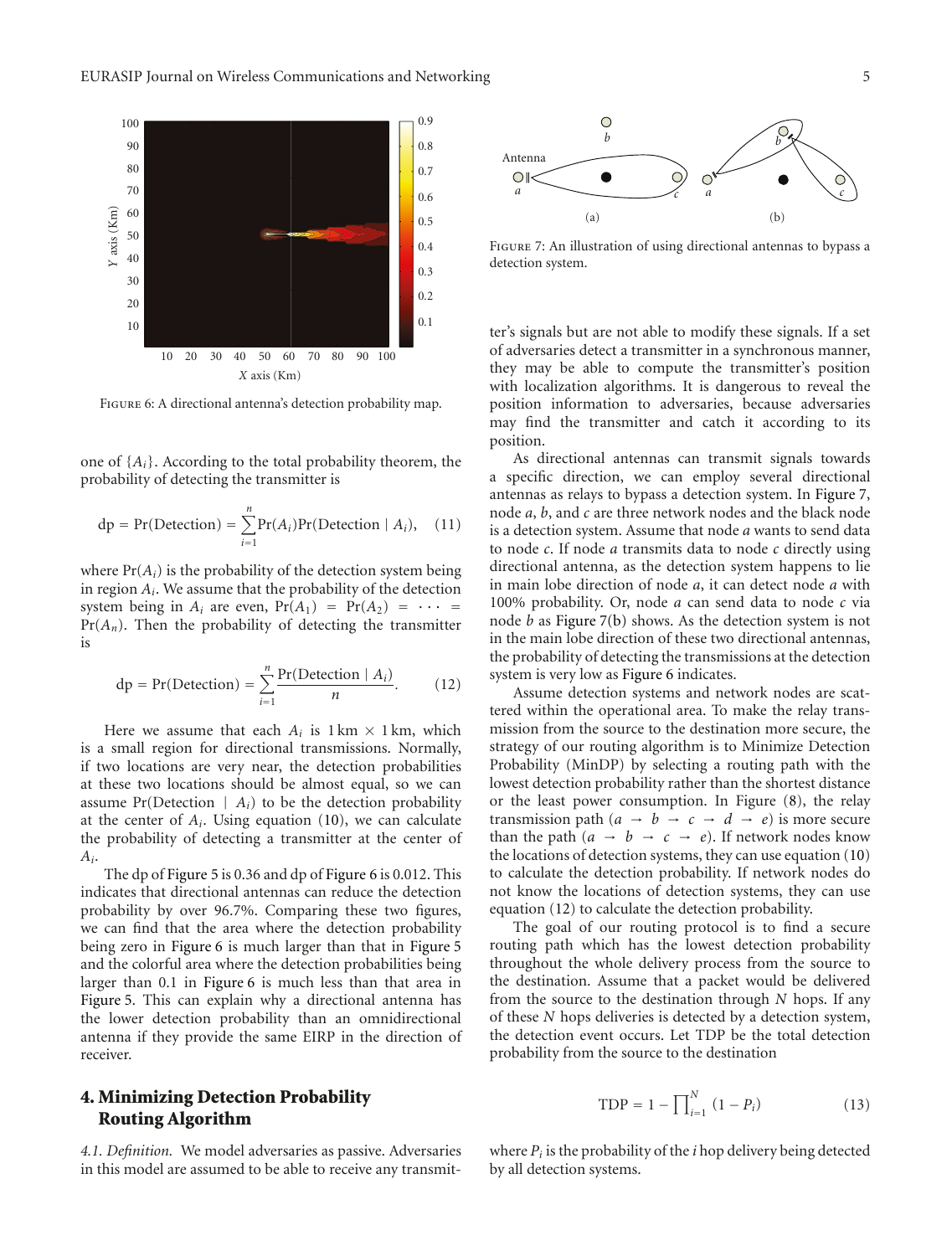

Figure 8: An illustration of anonymous routing using directional antennas.

Some assumptions for this routing algorithm are as follows.

- (1) Assume that there are *k* network nodes and all of them employ directional antennas to transmit data.
- (2) The transmit power of a transmitter varies based on the distance from the transmitter to the receiver and the transmit rate.

The formal definition of MinDP routing algorithm is shown in Algorithm 1.

*4.2. Evaluation.* Assume the experimental area is 100 km  $\times$  100 km and detection systems and network nodes are scattered within the operational area randomly. We compare the total detection probability of MinDP routing algorithm using directional antennas with that of shortest path rouging using omnidirectional antennas. We randomly select two nodes as the source and the destination of each routing.

Figure 9 shows the TDP function of hops. In this figure, the TDP of Shortest path routing using omni-direction antennas increases rapidly, while the TDP of MinDP routing algorithm increases adagio. In a scenario where the number of detection systems is given, the TDP of Shortest path routing is much higher than that of MinDP routing algorithm. It is reasonable that the more detection systems are within the experiment area, the higher total detection probability is. We can know from this figure that the transmission from the source to the destination using omni-directional antennas will be detected by detection systems definitely when the number of detection systems is larger than 3 and the number of hops is larger than 2. The average TDP of Shortest path routing is 0.953 and the average TDP of MinDP routing algorithm is 0.244. Hence, the MinDP routing algorithm using directional antennas can reduce the total detection probability by over 74%.

#### **5. Related Work**

Many protocols have been proposed to provide anonymity in Internet, such as Crowds [24], Onion [25]. For ad hoc



Figure 9: Total detection probability function of hops.

networks, although a number of papers about secure routing have been proposed, such as SEAD [26], ARAN [27], AODV-S [28], only a few papers are about anonymous routing issue and few of them talk about directional antennas and locations.

Zhu et al. proposed a secure routing protocol ASR for MANET [29] to realize anonymous data transmission. ASR makes sure that adversaries are not able to know the source and the destination from data packets. ASR considers the anonymity of addresses of the source and the destination in a packet but not the physical location of the source. In ASR, their solution make use of the shared secrets between any two consecutive nodes. The goal of ASR is to hide the source and destination information from data packets but not to protect the transmission from being detected by hostile detection systems.

ANODR is an secure protocol for mobile Ad hoc networks to provide route anonymity and location privacy [30]. For route anonymity, ANODR prevents strong adversaries from tracing a packet flow back to its source or destination; for location privacy, ANODR ensures that adversaries cannot discover the real identities of local transmitters. However, the location privacy ANODR provides is the identity of sender, not the physical location privacy.

Zhang et al. proposed an anonymous on-demand routing protocol, MASK, for MANET [31]. In MASK, nodes authenticate their neighboring nodes without revealing their identities to establish pairwise secret keys. By utilizing the secret keys, MASK achieves routing and forwarding task without disclosing the identities of participating nodes.

Most secure routing protocols and anonymous routing protocols employ authentication and secret key approaches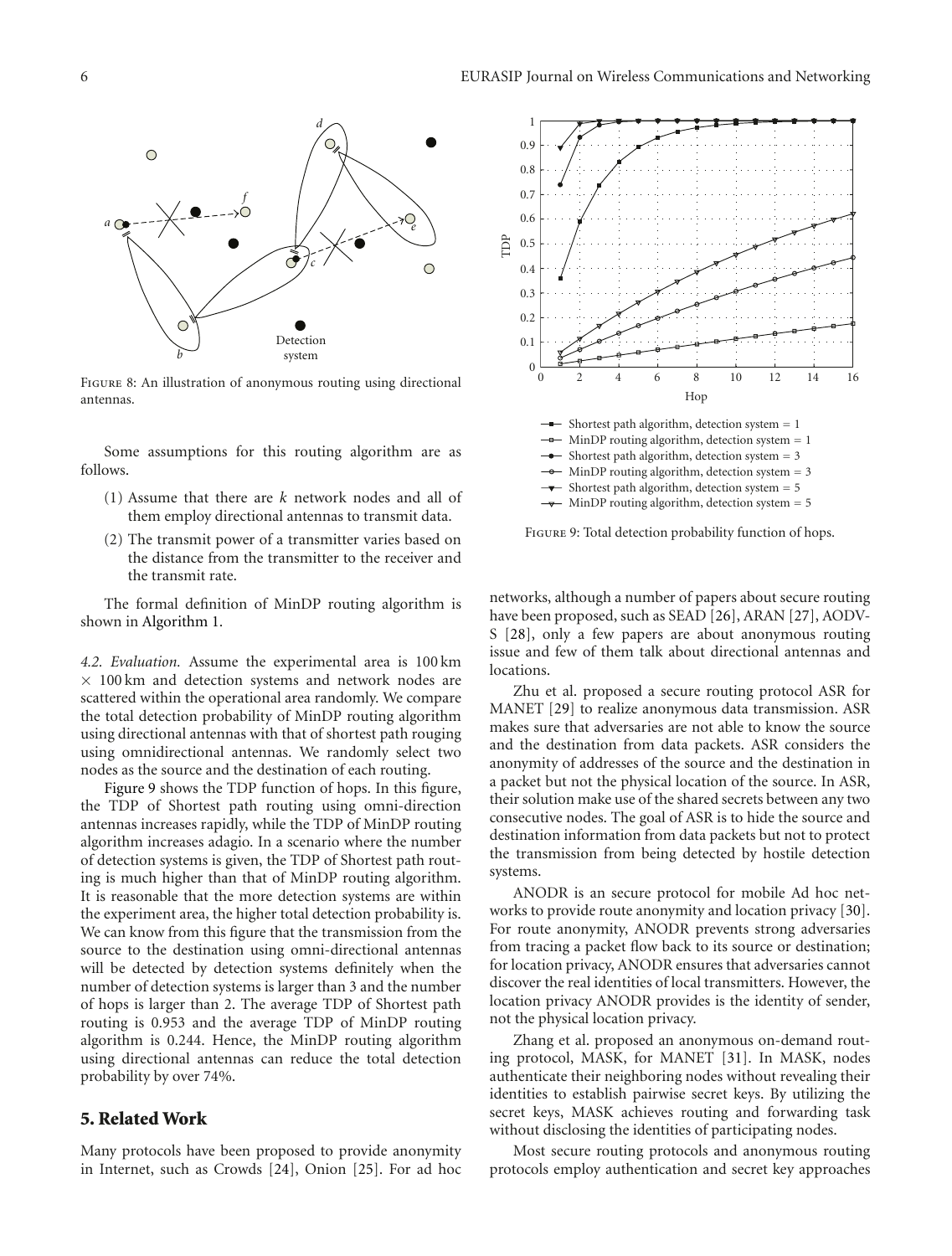EURASIP Journal on Wireless Communications and Networking 7

```
Let PATH note the selected path and AvailablePath save all possible routing paths
Min = 1for i = 1 to kfor j = 1 to kif i! = jCalculate dp(node_i \rightarrow node_j)end if
end for
end for
      /
∗Generate all available routing paths and save routing paths to AvailablePath. A path is nodes
         sequence like path_1 \rightarrow path_2 \rightarrow \cdots \rightarrow path_*^*GeneratePath(AvailablePath)
while AvailablePath != Empty
      path = GetPath(AvailablePath)
      /
∗Calculate the total detection probability (TDP) of path∗/
     TDP = 1 - (1 - dp(path_1 \rightarrow path_2)) \cdot \cdot \cdot (1 - dp(path_{\{x-1\}} \rightarrow path_x))if TDP < Min then
         Min = TDPPATH = path
      end if
     DeletePath(AvailablePath,path)
      /
∗delete path from AvailablePath∗/
end while
PATH is the selected routing path
```
ALGORITHM 1

to ensure the security. In a real wireless network, there is no clear transmission range, hostile detection systems can detect the transmitter's signals even if it is very far away from the transmitter. In this scenario, the detection system does not need to pass the authentication, they just detect signals. Hence, authentication cannot thwart hostile detection.

# **6. Conclusions**

In an untrustworthy network, it is very important for the transmitter to avoid being detected by adversaries. In this paper, we propose a detection probability model to calculate the probability of detecting a transmitter at any location around the transmitter. Since signals from omnidirectional antennas are radiated in all directions, hostile nodes at any location can receive these electromagnetic waves, they have probabilities to tell signals from noises. A directional antenna could form a directional beam pointing to the receiver, and only nodes in the main lobe beam region can receive signals well. If a directional antenna employs less transmit power than an omnidirectional antenna but provides the same EIRP to the receiver, the directional antenna can reduce the detection probability by over 96.7%. Therefore, we prefer to employ directional antennas to relay data from the source to the destination. Minimizing Detection Probability (MinDP) routing algorithm we proposed can select a routing path that has the lowest total detection probability. The simulation results show that the MinDP routing algorithm can reduce the TDP by over 74% so as to provide high security and concealment for transmitters.

## **Acknowledgments**

We would like to gratefully acknowledge ITA Project. Our research was sponsored by the US Army Research Laboratory and the U.K. Ministry of Defence.

### **References**

- [1] J.-F. Raymond, "Traffic analysis: protocols, attacks, design issues, and open problems," in *Designing Privacy Enhancing Technologies*, H. Federath, Ed., Lecture Notes in Computer Science, Springer, Berlin, Germany, 2001.
- [2] G. W. Stimson, *Introduction to Airborne Radar*, SciTech, Raleigh, NC, USA, 1998.
- [3] T. S. Rappaport, *Wireless Communications: Principles and Practice*, Prentice-Hall, Upper Saddle River, NJ, USA, 1996.
- [4] J. E. Hill, "Gain of Directional Antennas," Watkins-Johnson Company, Tech-notes,1976.
- [5] Z. Huang and C.-C. Shen, "A comparison study of omnidirectional and directional MAC protocols for ad hoc networks," in *Proceedings of the IEEE Global Telecommunications Conference (GLOBECOM '02)*, vol. 1, pp. 57–61, Taipei, Taiwan, November 2002.
- [6] A. Spyropoulos and C. S. Raghavendra, "Energy efficient communications in ad hoc networks using directional antennas," in *Proceedings of the 21st Annual Joint Conference of the IEEE Computer and Communications Societies (INFOCOM '02)*, vol. 1, pp. 220–228, New York, NY, USA, June 2002.
- [7] M. E. Steenstrup, "Neighbor discovery among mobile nodes equipped with smart antennas," in *Proceedings of the Swedish Workshop on Wireless Ad-Hoc Networks (ADHOC '03)*, 2003.